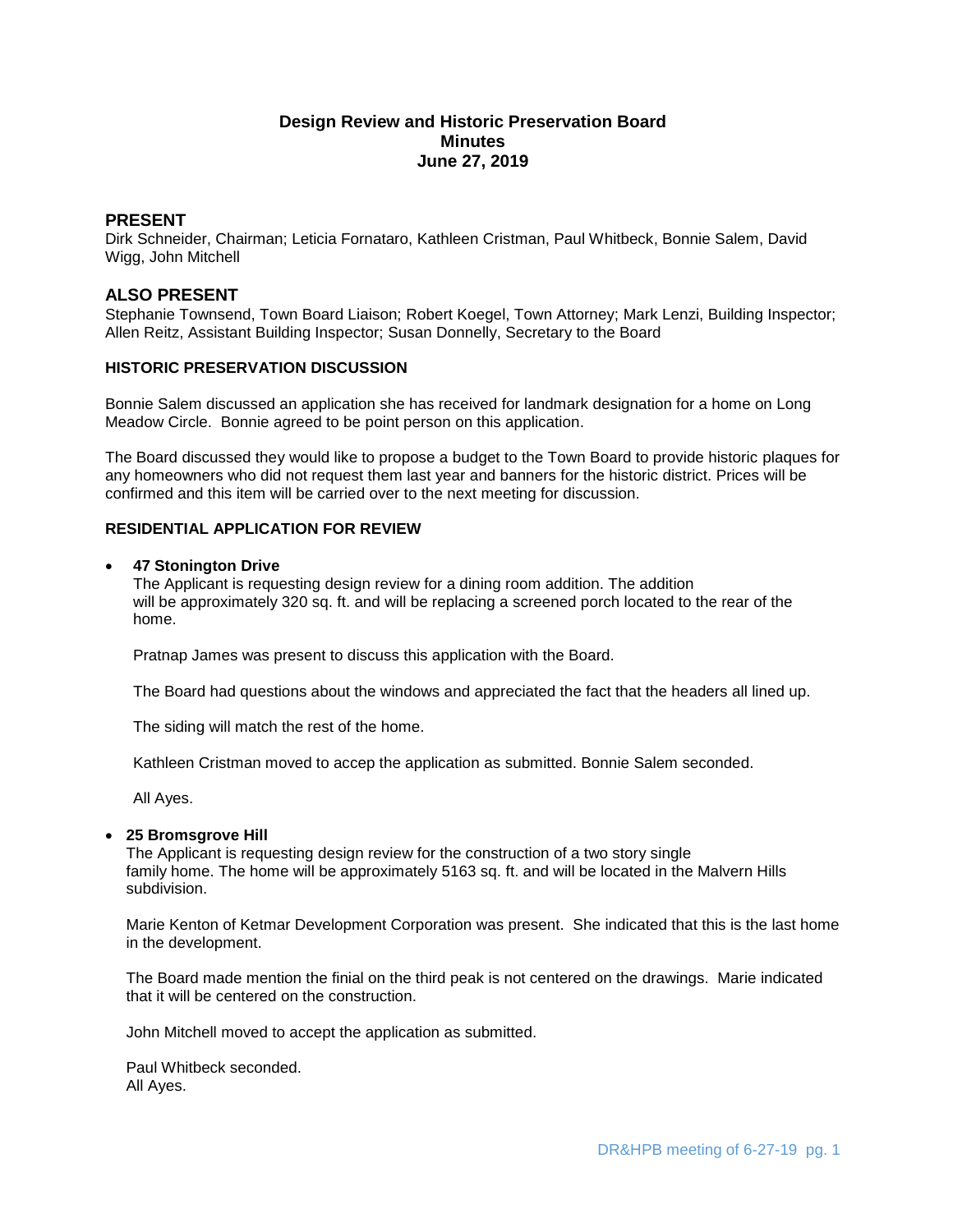#### **16 Ravenna Crescent**

The Applicant is requesting design review for the construction of a new two story home. The home will be approximately 3096 sq. ft. and will be located in the Coventry Ridge subdivision.

Jim Connaughton of Coventry Ridge Corporation was present.

He indicated this will be similar to other homes on the street finished with stone and siding.

The Board appreciated the shutter width, as it is appropriate for windows.

The Board did not feel it was necessary for brackets to be put on the bump out on this particular home.

Bonnie Salem moved to approve the application as submitted.

Dirk Schneider seconded.

All Ayes.

## **5 Coventry Ridge**

The Applicant is requesting design review for the construction of a new single story home. The home will be approximately 2086 sq. ft. and will be located in the Coventry Ridge subdivision.

Steve Maynard of Rockdale Meadows Construction Corp. was present.

Mr. Maynard indicated that this house will be similar to others in the development in the same monochromatic color palette.

Paul Whitbeck moved to accept the application as submitted. John Mitchell seconded.

All Ayes.

## **COMMERCIAL APPLICATION FOR REVIEW**

## **123 South Main Street (Verizon)**

The Applicant is requesting design review for the change in building material of a previously approved material for the new cell tower. The Applicant is seeking approval for faux foam brick to be placed on the tower legs and the equipment screen wall.

Tom Greiner of Nixon Peabody, Brett Buggeln of Tarpon Towers, Jim Herschell with Verizon, David Weisenreder of Costich Engineering and Kathy Pomponio, Verizon Project Manager were present.

Mr. Greiner addressed the Board. His purpose is to amend the materials originally approved for the cell tower. He discussed the brick wall and outlined the reasons the why a brick wall will not work. The proposed wall will be a masonry wall covered in faux brick materials cantilevered over to the tower leg footings to allow for movement. He pointed out the revised drawing has two cut out portions on the bottom left and right to allow access to anchor bolts. In addition, he discussed that the wall cap will be a faux material.

Mr. Greiner addressed an email sent by Mark Lenzi regarding the joints, weathering, maintenance, faux brick attachment and colors. Mr. Greiner stated the foam will be inserted into a recessed channel to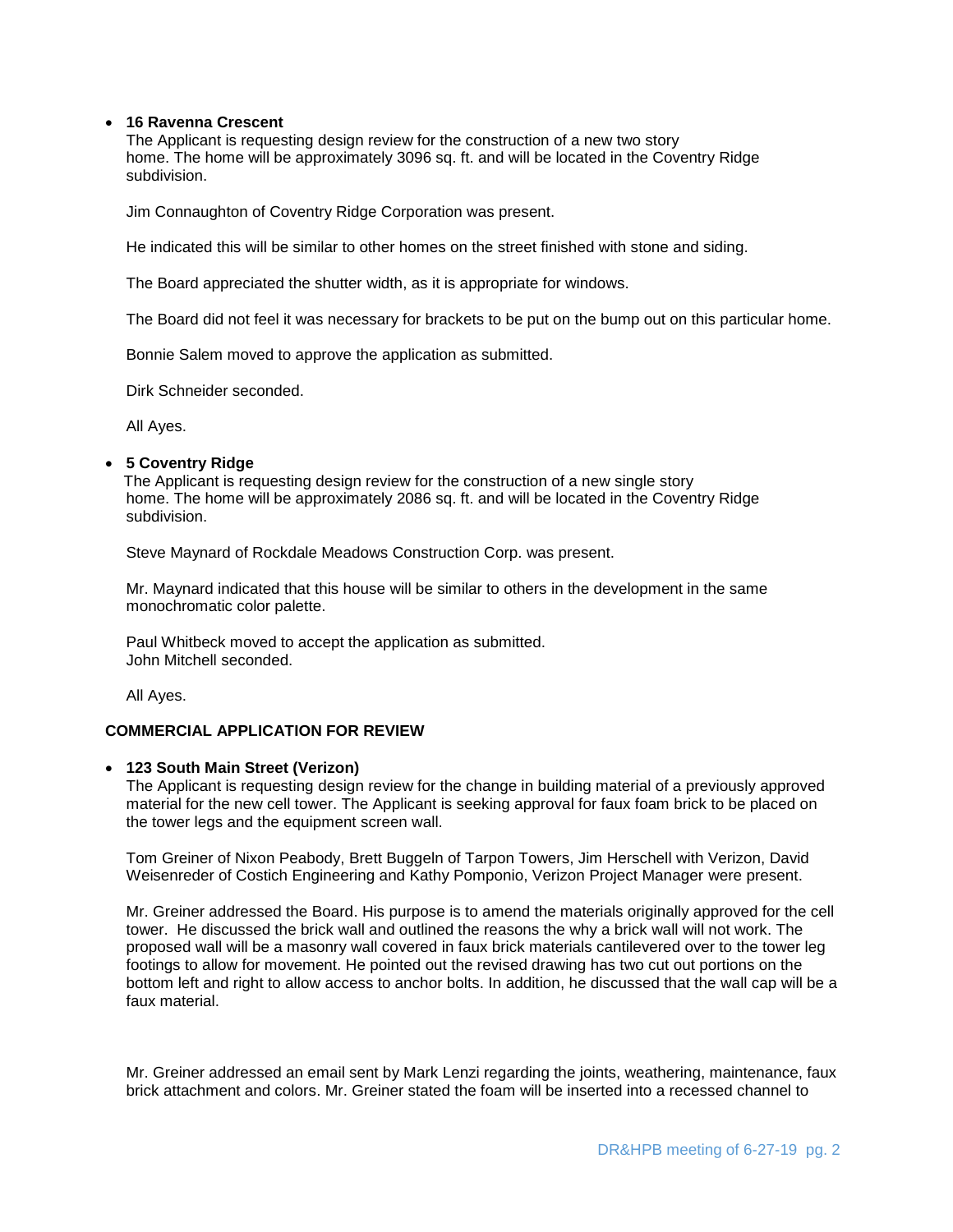create a seamless joint. The materials are coated to address weather issues and will be glued with a strong adhesive. The colors will match as closely as possible to the older section of the church. The tower will be inspected by Tarpon Towers once a year.

The Board addressed the fact that some members went to the site with the color samples supplied by the applicant. The Board still had concerns about the samples matching the church's brick color and the grout color. They found the samples were "too perfect" and requested that the company work on a better match for the older section of the church.

Photographs of the cell tower at Christ the King church in Irondequoit, submitted to the Town by a resident, and were reviewed. It was noted that the connections can be seen. The Board does not want this to be a factor. This led to a discussion of the brick wall. The Board was assured by Jim Herschell with Verizon that the faux wall can be made in one panel and will not show a seam.

Brett Bruggln also stated Mark Lenzi will be called to the site to inspect the color match upon delivery. It was discussed that if the materials, work or upkeep are unsatisfactory the Planning Board can revoke the special permit. In addition, the cell tower must still meet the condition of approval in order to get a building permit and a certificate of compliance.

Dirk Schneider moved to approve the application for the submission of revised materials with the following conditions:

- 1. Regarding the brick color and mortar joint:
- a. Samples will be developed to allow for more range in the brick color and a better mortar match.
- 2. Regarding the brick wall:
	- a. The maximum expansion joint of the inlay will be no more than 1 ½ inch.
	- b. The precast concrete cap will be made out of the faux materials.
	- c. There will be no vertical joint in the wall length of 10'.

Leticia Fornataro seconded.

All Ayes

## **2300 West Jefferson Road (YMCA of Greater Rochester)**

 The Applicant is requesting design review for the proposed placement of business identification signs. Some of the signs will be mounted on the building and two of the signs will be freestanding signs. Some of the signs are proposed to be illuminated. The sign locations and sizes have been approved as part of the Tobey PUD approval as well as authorizing the Design Review Board to set hours during which the signs may be illuminated.

Deb Herb of Image 360 and Paul Gardner of HB Cornerstone were present.

 Dirk Schneider disclosed that he does business with Mr. Gardner but does not feel that it would affect his vote. Mr. Gardner expressed that he feels the same as Mr. Schneider.

Deb Herb reviewed the signs with the Board.

 One monument sign will be placed at the Jefferson Road entrance and will be two sided. The other sign will be located at the Clover Street entrance will be one sided with the sign facing north. Only the lettering will be illuminated.

 A brushed aluminum dimensional YMCA logo and lettering will be placed on the building facing Clover Street and Jefferson Road. These signs will be pin back lit.

 An additional YMCA logo main entrance sign will be brushed aluminum dimensional stud mounted letters and pin back-lit on the north elevation. A non-illuminated sign for the University of Rochester will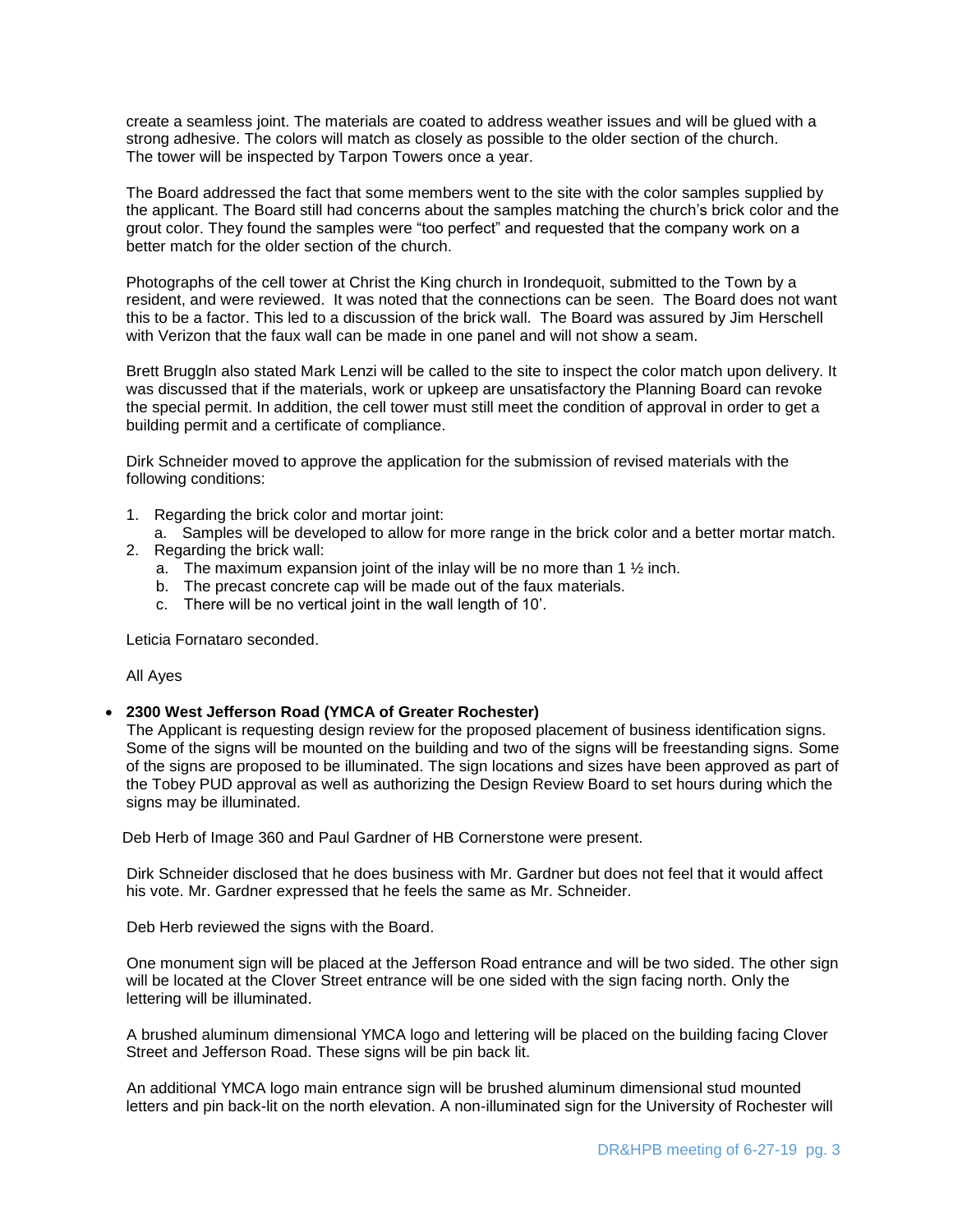be placed below. A sign for the Early Education Center will be on the North Elevation and will not be illuminated.

Following this discussion, upon hearing that the illuminated signage will face the proposed Cloverwood project across the street on Jefferson Road, Leticia Fornataro recused herself as she is presently working with that project.

 The Board followed this presentation with discussion. An additional role of the Board in this particular sign package application is to determine the times the signs can be lit.

David Wigg moved to approve the lighting of the illuminated signs during the following times:

The monument signs can be lit 24/7.

The building signs can be lit from 5 am to 10:30 pm.

John Mitchell seconded.

 Ayes – David Wigg, John Mitchell Nays – Bonnie Salem, Dirk Schneider, Kathleen Cristman & Paul Whitbeck

The motion was defeated.

Dirk Schneider moved to approve the lighting of the illuminated sign during the following times:

The monument signs can be lit 4:30 am – 10:30 pm

The building signs can be lit from 5 am to 10:30 pm.

Dave Wigg seconded.

 Ayes – David Wigg, John Mitchell, Dirk Schneider Nays – Bonnie Salem, Paul Whitbeck, Kathleen Cristman

The motion was defeated.

Bonnie Salem moved to approve the lighting of the illuminated signs during the following times:

The monument signs can be lit 4:30 am – 10:30 pm

The building signs can be lit from 6 am to 10:30 pm.

Kathleen Cristman seconded.

 Ayes – Kathleen Cristman, Bonnie Salem, Paul Whitbeck Nays – Dirk Schneider, David Wigg, John Mitchell

The motion was defeated.

Dirk Schneider moved to approve the lighting of the illuminated signs during the following times:

 The monument signs can be lit 4:30 am – 10:30 pm. The building signs can be lit from Monday – Friday 5 am to 10:30 pm, Saturday 6 am – 10:30 pm and Sunday 7 am – 10:30 pm.

Bonnie Salem seconded.